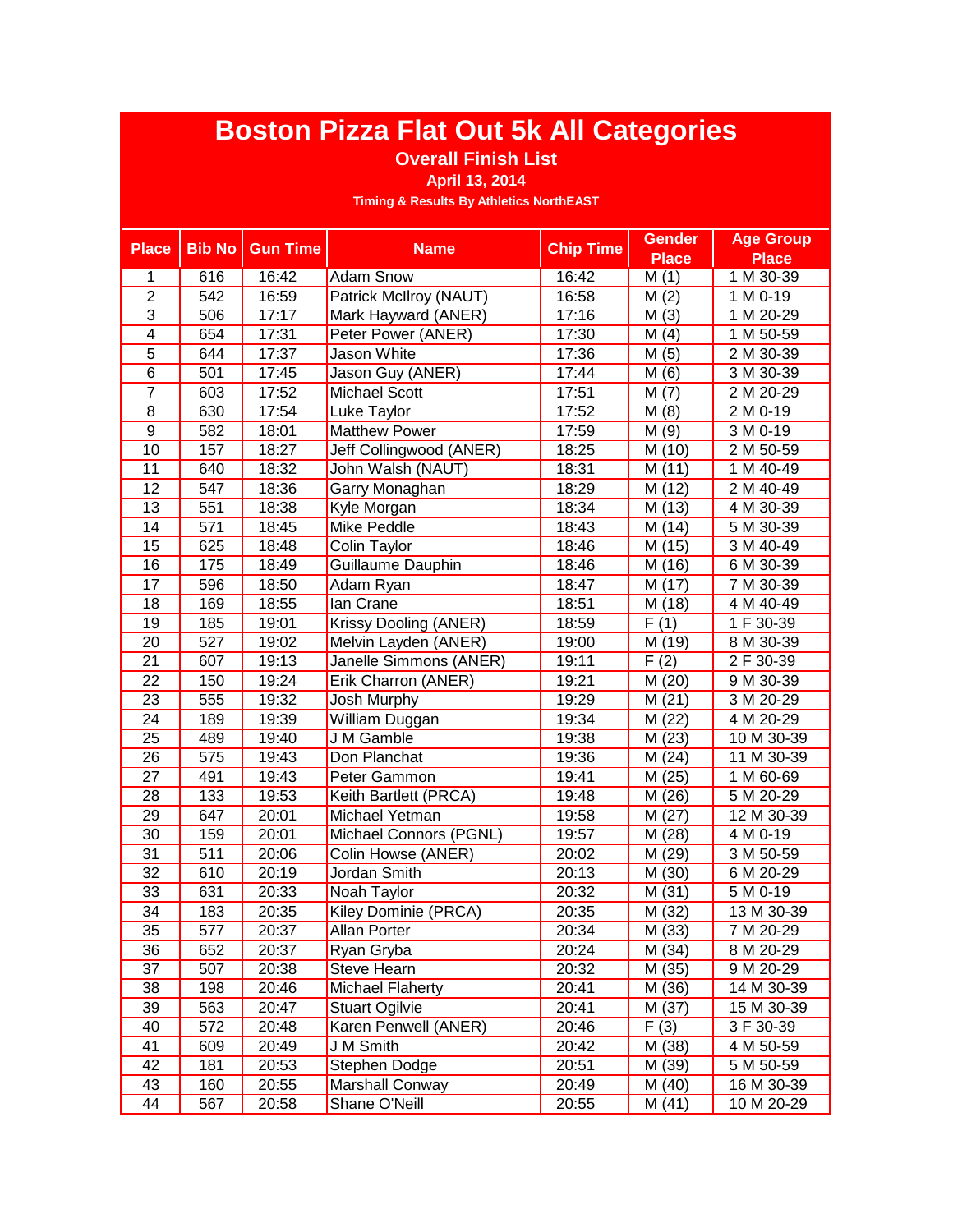### **Overall Finish List**

**April 13, 2014**

| <b>Place</b>    | <b>Bib No</b>    | <b>Gun Time</b> | <b>Name</b>                | <b>Chip Time</b> | <b>Gender</b>     | <b>Age Group</b> |
|-----------------|------------------|-----------------|----------------------------|------------------|-------------------|------------------|
|                 |                  |                 |                            |                  | <b>Place</b>      | Place            |
| 45              | 139              | 21:03           | Gordon Brockerville (MARC) | 20:59            | M (42)            | 2 M 60-69        |
| 46              | 177              | 21:09           | Molly Dawson               | 21:07            | $\overline{F}(4)$ | 1 F 0-19         |
| 47              | 537              | 21:17           | Christiane Martin (ANER)   | 21:12            | F(5)              | 1 F 50-59        |
| 48              | 167              | 21:18           | Jason Counsel              | 21:12            | M (43)            | 5 M 40-49        |
| 49              | 556              | 21:22           | Leroy Murphy (ANER)        | 21:15            | M (44)            | 6 M 40-49        |
| 50              | 595              | 21:23           | Rebecca Rudofsky           | 21:20            | F(6)              | 4 F 30-39        |
| $\overline{51}$ | 509              | 21:24           | Keith Hogan (ANER)         | 21:20            | M (45)            | 6 M 50-59        |
| $\overline{52}$ | 516              | 21:25           | Darren Jensen              | 21:19            | M (46)            | 7 M 40-49        |
| $\overline{53}$ | 594              | 21:26           | Mike Rudofsky              | 21:23            | (47)<br>M         | 17 M 30-39       |
| $\overline{54}$ | 137              | 21:29           | Terry Blundon              | 21:25            | M (48)            | 18 M 30-39       |
| $\overline{55}$ | 591              | 21:29           | Arch Rose                  | 21:25            | M (49)            | 7 M 50-59        |
| 56              | 587              | 21:29           | <b>Todd Ralph (PRCA)</b>   | 21:24            | M (50)            | 8 M 40-49        |
| $\overline{57}$ | 619              | 21:32           | Michelle Strang (MARC)     | 21:29            | F(7)              | 5 F 30-39        |
| $\overline{58}$ | 497              | 21:36           | <b>Gerard Griffin</b>      | 21:31            | M(51)             | 8 M 50-59        |
| $\overline{59}$ | 601              | 21:39           | <b>Jason Savoury</b>       | 21:35            | M (52)            | 19 M 30-39       |
| 60              | 623              | 21:43           | <b>Melvin Sutton</b>       | 21:34            | M (53)            | 20 M 30-39       |
| 61              | 637              | 21:48           | Mark Van Staalduinen       | 21:43            | M(54)             | 11 M 20-29       |
| 62              | $\overline{121}$ | 21:52           | Nichole Adams              | 21:49            | $\overline{F(8)}$ | 1 F 20-29        |
| 63              | 633              | 21:52           | Erin Thompson              | 21:50            | F(9)              | 2 F 20-29        |
| 64              | 629              | 21:53           | Joanne Taylor              | 21:51            | F(10)             | 1 F 40-49        |
| 65              | 508              | 22:01           | Greg Hiscock (ANER)        | 21:54            | M (55)            | 9 M 50-59        |
| 66              | 490              | 22:03           | John Gamble                | 21:59            | M (56)            | 3 M 60-69        |
| 67              | 538              | 22:06           | Yvonne Martin (ANER)       | 22:02            | F(11)             | 2 F 50-59        |
| 68              | 525              | 22:09           | Laura Lawes                | 22:07            | F(12)             | 3 F 20-29        |
| 69              | 168              | 22:14           | Keeley Cox (PRCA)          | 22:09            | F(13)             | 2 F 0-19         |
| 70              | 158              | 22:22           | <b>Colin Connors</b>       | 22:07            | (57)<br>M         | 6 M 0-19         |
| $\overline{71}$ | 503              | 22:26           | Joan Hartery (ANER)        | 22:20            | F(14)             | 1 F 60-69        |
| 72              | 559              | 22:46           | <b>Rhys Northcote</b>      | 22:32            | (58)<br>Μ         | 7 M 0-19         |
| 73              | 493              | 22:48           | Jim Gosse                  | 22:43            | M (59)            | 9 M 40-49        |
| 74              | 632              | 22:52           | Dan Thompson               | 22:37            | M<br>(60)         | 21 M 30-39       |
| $\overline{75}$ | 488              | 22:52           | Rob Gamberg (ANER)         | 22:48            | M(61)             | 4 M 60-69        |
| 76              | 190              | 22:55           | Jerry Dunphy               | 22:37            | M(62)             | 10 M 40-49       |
| 77              | 645              | 23:02           | Jody Worthman              | 22:42            | M (63)            | 11 M 40-49       |
| 78              | 526              | 23:06           | <b>Rick Lawes</b>          | 22:58            | M(64)             | 10 M 50-59       |
| $\overline{79}$ | 500              | 23:10           | <b>Terry Gulliford</b>     | 23:03            | M(65)             | 12 M 40-49       |
| 80              | 566              | 23:12           | Danny O'Leary              | 23:06            | M (66)            | 22 M 30-39       |
| 81              | 144              | 23:18           | Geoff Budden (ANER)        | 23:07            | M (67)            | 11 M 50-59       |
| 82              | 539              | 23:18           | Wesley McCabe              | 23:02            | M (68)            | 23 M 30-39       |
| 83              | 173              | 23:20           | <b>Brian Croft</b>         | 23:14            | M (69)            | 12 M 50-59       |
| 84              | 553              | 23:26           | Clint Munden (ANER)        | 23:01            | M (70)            | 24 M 30-39       |
| 85              | 145              | 23:29           | <b>Steve Butler</b>        | 23:22            | M(71)             | 25 M 30-39       |
| 86              | 533              | 23:36           | Mason MacLeod              | 23:26            | M (72)            | 8 M 0-19         |
| 87              | 120              | 23:46           | Susan Abbott               | 23:39            | F(15)             | 6 F 30-39        |
| 88              | 186              | 23:47           | <b>Nancy Douglas</b>       | 23:35            | F(16)             | 7 F 30-39        |
|                 |                  |                 |                            |                  |                   |                  |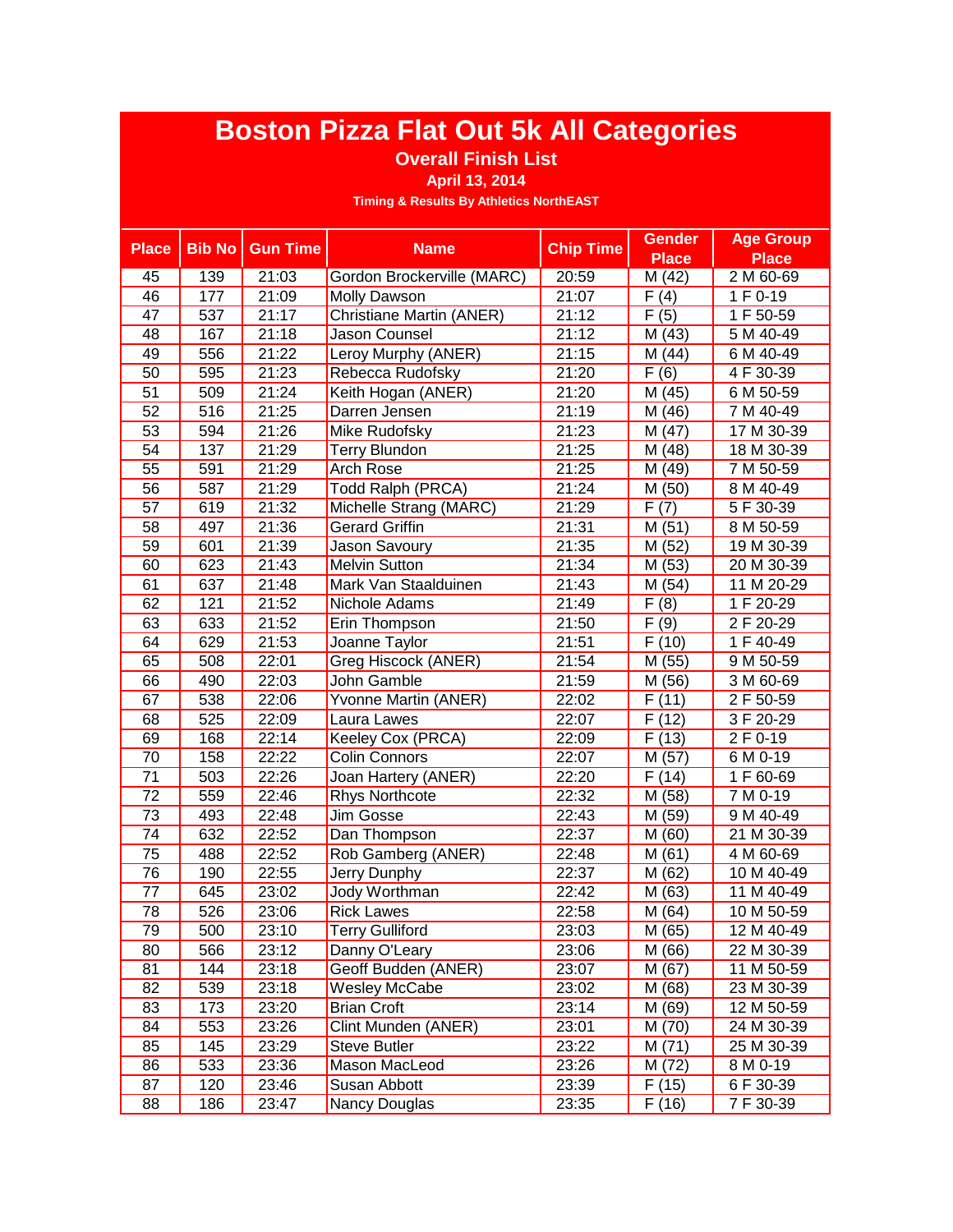### **Overall Finish List**

**April 13, 2014**

| <b>Place</b>    | <b>Bib No</b>    | <b>Gun Time</b> | <b>Name</b>               | <b>Chip Time</b> | <b>Gender</b> | <b>Age Group</b> |
|-----------------|------------------|-----------------|---------------------------|------------------|---------------|------------------|
|                 |                  |                 |                           |                  | <b>Place</b>  | <b>Place</b>     |
| 89              | 496              | 23:48           | <b>Sherry Grewal</b>      | 23:42            | F(17)         | 3 F 50-59        |
| 90              | 187              | 23:50           | Janet Furey (ANER)        | 23:42            | F(18)         | 4 F 50-59        |
| 91              | 599              | 23:55           | Melinda Saunders (ANER)   | 23:46            | F(19)         | 2 F 40-49        |
| 92              | 127              | 23:57           | Keith Bailey              | 23:49            | M (73)        | 13 M 40-49       |
| 93              | 154              | 24:00           | Liz Coady                 | 23:46            | F(20)         | 8 F 30-39        |
| 94              | 510              | 24:01           | Ken Hollett               | 23:47            | M (74)        | 13 M 50-59       |
| 95              | 196              | 24:03           | <b>Harold Fillier</b>     | 23:56            | M (75)        | 5 M 60-69        |
| 96              | 590              | 24:03           | John Robinson             | 23:48            | M (76)        | 14 M 50-59       |
| 97              | 545              | 24:03           | Donna Murphy (ANER)       | 23:56            | F(21)         | 3 F 40-49        |
| 98              | 627              | 24:06           | Emma Taylor               | 24:00            | F(22)         | 3 F 0-19         |
| 99              | 180              | 24:07           | Mark Didham (NWRC)        | 23:58            | M (77)        | 26 M 30-39       |
| 100             | 540              | 24:09           | Michael McFatridge        | 23:49            | M (78)        | 12 M 20-29       |
| 101             | 621              | 24:13           | Laura Sullivan            | 24:09            | F(23)         | 4 F 20-29        |
| 102             | 558              | 24:20           | Melissa Noonan            | 24:09            | F(24)         | 5 F 20-29        |
| 103             | $\overline{514}$ | 24:23           | <b>Neil Hyde</b>          | 24:17            | M (79)        | 27 M 30-39       |
| 104             | 614              | 24:26           | <b>Ted Smith</b>          | 24:22            | M (80)        | 6 M 60-69        |
| 105             | 136              | 24:27           | Jessica Besaw             | 24:21            | F(25)         | 6 F 20-29        |
| 106             | 143              | 24:29           | <b>Gary Bruce</b>         | 24:24            | M(81)         | 7 M 60-69        |
| 107             | 648              | 24:30           | A J Keating               | 24:14            | M (82)        | 28 M 30-39       |
| 108             | 636              | 24:42           | <b>Christopher Tobin</b>  | 24:35            | M (83)        | 29 M 30-39       |
| 109             | 650              | 24:42           | Mahlodi Tau (ANER)        | 24:29            | F(26)         | 9 F 30-39        |
| 110             | 548              | 24:44           | Molly Monaghan            | 24:38            | F(27)         | 4 F 0-19         |
| 111             | 495              | 24:47           | <b>Jillian Greene</b>     | 24:29            | F(28)         | 7F 20-29         |
| $\frac{1}{112}$ | 122              | 24:47           | Jason Akerman             | 24:28            | M (84)        | 13 M 20-29       |
| 113             | 568              | 24:48           | <b>Emily Osmond</b>       | 24:30            | F(29)         | 8 F 20-29        |
| 114             | 126              | 24:52           | Ken Aucoin                | 24:40            | M (85)        | 14 M 20-29       |
| 115             | 140              | 24:54           | Susan Brockerville (MARC) | 24:43            | F(30)         | 5F 50-59         |
| 116             | 586              | 25:00           | Allison Pridham           | 24:41            | F(31)         | 9F 20-29         |
| 117             | 199              | 25:02           | Susan Flanagan (ANER)     | 24:54            | F(32)         | 4 F 40-49        |
| 118             | 178              | 25:05           | Deanne Delahunty          | 24:55            | F(33)         | 5 F 40-49        |
| 119             | 146              | 25:06           | Brian Carrigan            | 25:01            | M (86)        | 15 M 50-59       |
| 120             | 604              | 25:13           | Flora Seymour             | 25:02            | F(34)         | 6F 50-59         |
| 121             | 656              | 25:17           | Lorne Bennett             | 24:51            | M (87)        | 14 M 40-49       |
| 122             | 649              | 25:23           | Mary Reid                 | 25:14            | F(35)         | 7F 50-59         |
| 123             | 174              | 25:24           | Emma Crowley              | 25:14            | F(36)         | 5 F 0-19         |
| 124             | 611              | 25:24           | Lori Smith                | 25:14            | F(37)         | 6 F 40-49        |
| 125             | 135              | 25:34           | <b>Heather Beresford</b>  | 25:24            | F(38)         | 10 F 30-39       |
| 126             | 536              | 25:36           | Amanda Martin             | 25:20            | F(39)         | 10 F 20-29       |
| 127             | 483              | 25:44           | Dennis Flynn              | 25:36            | M (88)        | 15 M 40-49       |
| 128             | 576              | 25:45           | Carol Ann Poole (PRCA)    | 25:32            | F(40)         | $8F50-59$        |
| 129             | 184              | 25:46           | Rodney Dominie            | 25:35            | M (89)        | 16 M 40-49       |
| 130             | 128              | 25:49           | Jennifer Baldwin          | 25:40            | F(41)         | 11 F 20-29       |
| 131             | 147              | 25:49           | <b>Ruby Carter</b>        | 25:37            | F(42)         | 9 F 50-59        |
| 132             | 592              | 25:53           | Noel Roy                  | 25:42            | M (90)        | 1 M 70-99        |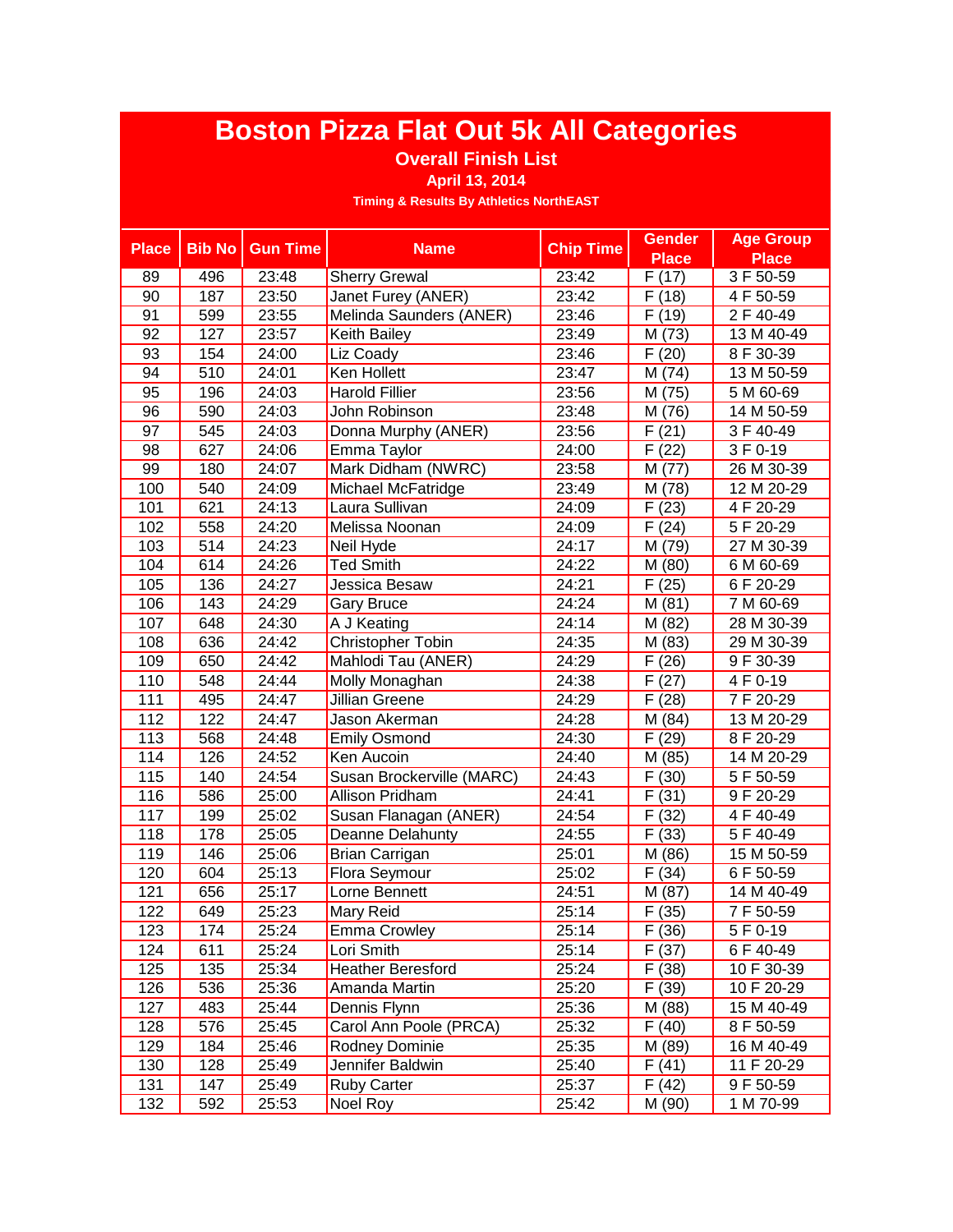### **Overall Finish List**

**April 13, 2014**

| <b>Place</b> | <b>Bib No</b> | <b>Gun Time</b> | <b>Name</b>               | <b>Chip Time</b> | <b>Gender</b>        | <b>Age Group</b> |
|--------------|---------------|-----------------|---------------------------|------------------|----------------------|------------------|
|              |               |                 |                           |                  | <b>Place</b>         | <b>Place</b>     |
| 133          | 557           | 25:54           | <b>Rory Murphy (ANER)</b> | 25:48            | M (91)               | 9 M 0-19         |
| 134          | 562           | 25:59           | Debbie Nurse              | 25:49            | F(43)                | 10 F 50-59       |
| 135          | 129           | 26:10           | <b>Charlene Ball</b>      | 26:00            | F(44)                | 11 F 30-39       |
| 136          | 155           | 26:13           | Diane Coffin (PRCA)       | 26:03            | F(45)                | 12 F 30-39       |
| 137          | 534           | 26:19           | Marc-André Maillet        | 26:08            | M (92)               | 15 M 20-29       |
| 138          | 612           | 26:21           | Nicole Smith              | 26:06            | F(46)                | 12 F 20-29       |
| 139          | 513           | 26:23           | Jason Hussey              | 26:14            | M (93)               | 30 M 30-39       |
| 140          | 176           | 26:25           | Ben Davis (ANER)          | 26:15            | M (94)               | 16 M 50-59       |
| 141          | 192           | 26:25           | Sherry Fagan              | 26:20            | F(47)                | 13 F 30-39       |
| 142          | 597           | 26:31           | Colleen Ryan (PRCA)       | 26:17            | F(48)                | 7 F 40-49        |
| 143          | 519           | 26:38           | Tonia Kennedy (PRCA)      | 26:26            | F(49)                | 14 F 30-39       |
| 144          | 138           | 26:40           | Susan Breen               | 26:25            | F(50)                | 13 F 20-29       |
| 145          | 164           | 26:41           | Michelle Corbett          | 26:18            | F(51)                | 14 F 20-29       |
| 146          | 152           | 26:43           | Janelle Clarke (NWRC)     | 26:34            | F(52)                | 15 F 30-39       |
| 147          | 585           | 26:46           | Wayne Predham             | 26:35            | M (95)               | 17 M 50-59       |
| 148          | 531           | 26:47           | Emmy Lemay                | 26:28            | F(53)                | 6 F 0-19         |
| 149          | 602           | 26:47           | <b>Kenneth Scott</b>      | 26:38            | M (96)               | 18 M 50-59       |
| 150          | 498           | 26:49           | Leo Griffin               | 26:31            | M(97)                | 19 M 50-59       |
| 151          | 583           | 27:03           | <b>Tony Power</b>         | 26:51            | M (98)               | 20 M 50-59       |
| 152          | 622           | 27:09           | <b>Brandon Summers</b>    | 26:55            | M (99)               | 10 M 0-19        |
| 153          | 620           | 27:10           | Daniel Sullivan           | 26:55            | M (100)              | 11 M 0-19        |
| 154          | 564           | 27:10           | Sherri O'Halloran         | 26:58            | F(54)                | 16 F 30-39       |
| 155          | 653           | 27:12           | <b>Shawn Gallant</b>      | 26:59            | M (101)              | 31 M 30-39       |
| 156          | 642           | 27:20           | <b>Emily Warren</b>       | 27:14            | F(55)                | 15 F 20-29       |
| 157          | 580           | 27:25           | Andrew Power (PRCA)       | 27:15            | $\overline{M}$ (102) | 32 M 30-39       |
| 158          | 141           | 27:27           | Gloria Brown (PRCA)       | 27:17            | F(56)                | 11 F 50-59       |
| 159          | 646           | 27:31           | Marion Yetman             | 27:23            | F(57)                | 2 F 60-69        |
| 160          | 179           | 27:34           | Kevin Delahunty           | 27:18            | M (103)              | 33 M 30-39       |
| 161          | 485           | 27:34           | Mark Ford                 | 27:17            | M (104)              | 12 M 0-19        |
| 162          | 123           | 27:38           | <b>Cathy Andrews</b>      | 27:30            | F(58)                | 3 F 60-69        |
| 163          | 484           | 27:44           | Gary Ford                 | 27:27            | M (105)              | 17 M 40-49       |
| 164          | 518           | 27:49           | <b>Trevor Kearsey</b>     | 27:45            | M (106)              | 34 M 30-39       |
| 165          | 171           | 27:51           | Derrick Crocker (PRCA)    | 27:44            | M (107)              | 18 M 40-49       |
| 166          | 532           | 28:00           | <b>Krista Lewis</b>       | 27:46            | F(59)                | 17 F 30-39       |
| 167          | 494           | 28:03           | <b>Steven Greeley</b>     | 27:42            | M(108)               | 35 M 30-39       |
| 168          | 524           | 28:07           | Laura Lavers              | 28:07            | F(60)                | 16 F 20-29       |
| 169          | 521           | 28:09           | <b>Colleen Kirby</b>      | 27:55            | F(61)                | 8 F 40-49        |
| 170          | 550           | 28:09           | Derek Moores              | 27:55            | M (109)              | 19 M 40-49       |
| 171          | 165           | 28:21           | Jennifer Corcoran (PRCA)  | 28:09            | F(62)                | 18 F 30-39       |
| 172          | 194           | 28:33           | Rebecca Fewer             | 28:13            | F(63)                | 19 F 30-39       |
| 173          | 651           | 28:34           | Karen Mearow (ANER)       | 28:26            | F(64)                | 4 F 60-69        |
| 174          | 589           | 28:51           | Lorin Robar               | 28:39            | M (110)              | 36 M 30-39       |
| 175          | 142           | 29:01           | Laila Brown (ANER)        | 28:49            | F(65)                | 9 F 40-49        |
| 176          | 499           | 29:05           | Connie Gullage (PRCA)     | 28:53            | F(66)                | 10 F 40-49       |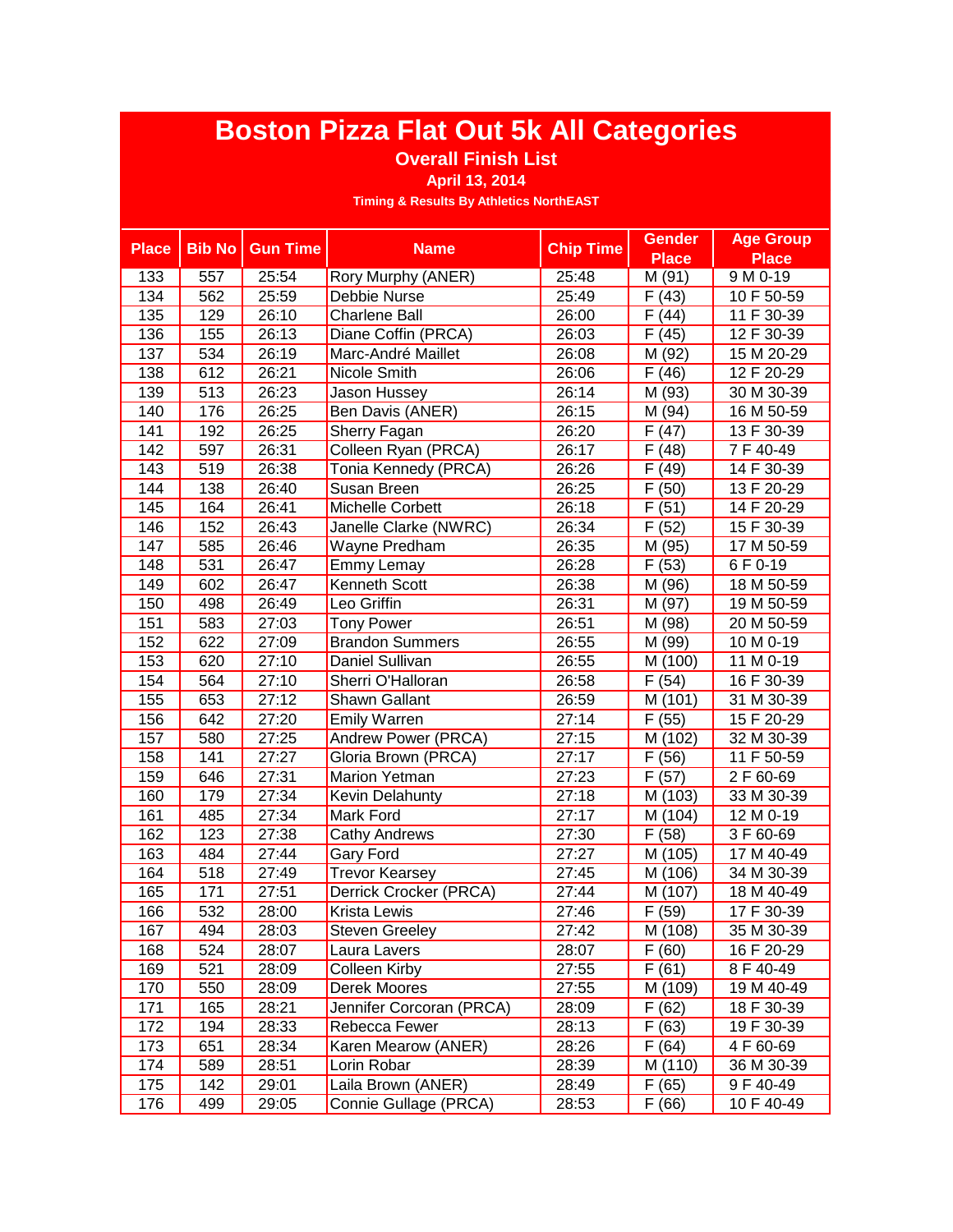### **Overall Finish List**

**April 13, 2014**

| <b>Place</b>     | <b>Bib No</b> | <b>Gun Time</b> | <b>Name</b>                | <b>Chip Time</b> | <b>Gender</b>       | <b>Age Group</b> |
|------------------|---------------|-----------------|----------------------------|------------------|---------------------|------------------|
|                  |               |                 |                            |                  | <b>Place</b>        | <b>Place</b>     |
| 177              | 624           | 29:13           | Vaughn Sutton              | 29:04            | M (111)             | 20 M 40-49       |
| 178              | 166           | 29:15           | Shari Costello             | 29:02            | F(67)               | 11 F 40-49       |
| 179              | 132           | 29:19           | Florence Barron (ANER)     | 29:11            | $\overline{F(68)}$  | 1 F 70-99        |
| 180              | 598           | 29:35           | Derek Ryan                 | 29:19            | M (112)             | 16 M 20-29       |
| 181              | 655           | 29:42           | Jennifer Noseworthy (ANER) | 29:29            | F(69)               | 20 F 30-39       |
| 182              | 600           | 29:56           | Kim Savage                 | 29:44            | F(70)               | 12 F 40-49       |
| 183              | 573           | 30:04           | Lisa Phelan                | 29:42            | F(71)               | 13 F 40-49       |
| 184              | 529           | 30:06           | Jennifer Legrow            | 29:49            | F(72)               | 21 F 30-39       |
| 185              | 579           | 30:06           | Ryan Pottle                | 29:49            | M (113)             | 37 M 30-39       |
| 186              | 163           | 30:07           | Tammie Cooper              | 29:49            | F(73)               | 14 F 40-49       |
| 187              | 482           | 30:07           | Alanna Flynn               | 29:46            | F(74)               | 17 F 20-29       |
| 188              | 156           | 30:08           | Gina Colbourne             | 29:46            | F(75)               | 18 F 20-29       |
| 189              | 643           | 30:12           | Carlie White               | 29:50            | F(76)               | 19 F 20-29       |
| 190              | 581           | 30:14           | George Power               | 30:01            | M (114)             | 21 M 50-59       |
| 191              | 492           | 30:15           | <b>Betty Gill (ANER)</b>   | 29:57            | F(77)               | 12 F 50-59       |
| 192              | 561           | 30:16           | <b>Alexandre Nunes</b>     | 29:56            | $\overline{M(115)}$ | 13 M 0-19        |
| 193              | 584           | 30:18           | <b>Trudy Power</b>         | 30:06            | F(78)               | 13 F 50-59       |
| 194              | 517           | 30:20           | <b>Bernadette Jerrett</b>  | 30:03            | F(79)               | 14 F 50-59       |
| 195              | 635           | 30:26           | Andrew Tobin (PRCA)        | 30:14            | M (116)             | 17 M 20-29       |
| 196              | 505           | 30:38           | Jeffrey Hayward            | 30:22            | M (117)             | 14 M 0-19        |
| 197              | 546           | 30:40           | Debbie Molloy              | 30:19            | F(80)               | 15 F 40-49       |
| 198              | 549           | 30:58           | Carole Moody               | 30:40            | F(81)               | 15 F 50-59       |
| 199              | 554           | 31:11           | Victoria Mitchell          | 30:51            | $\overline{F}$ (82) | 22 F 30-39       |
| 200              | 615           | 31:15           | <b>Walter Smith</b>        | 31:06            | M (118)             | 8 M 60-69        |
| 201              | 182           | 31:17           | <b>Collette Dominie</b>    | 31:05            | F(83)               | 16 F 40-49       |
| 202              | 170           | 31:22           | Lois Crews                 | 31:11            | F(84)               | 17 F 40-49       |
| 203              | 149           | 31:24           | Mark Chancey               | 31:10            | M (119)             | 21 M 40-49       |
| 204              | 605           | 31:39           | <b>Bobbi Sheppard</b>      | 31:33            | F(85)               | 18 F 40-49       |
| 205              | 606           | 31:42           | Malcolm Sheppard           | 31:36            | M (120)             | 38 M 30-39       |
| 206              | 125           | 31:44           | Katrina Arbuckle           | 31:22            | F(86)               | 23 F 30-39       |
| 207              | 520           | 31:44           | Christian Kenny            | 31:29            | M (121)             | 15 M 0-19        |
| 208              | 544           | 31:44           | Ed Mills                   | 31:30            | M (122)             | 22 M 40-49       |
| 209              | 541           | 31:54           | Nacole McGrath             | 31:46            | F(87)               | 19 F 40-49       |
| 210              | 618           | 31:56           | <b>Heather Stamp Nunes</b> | 31:36            | $\overline{F}$ (88) | 24 F 30-39       |
| $\overline{211}$ | 608           | 31:58           | Krista Slaney              | 31:50            | F(89)               | 25 F 30-39       |
| 212              | 504           | 32:10           | Darrell Hayward            | 31:54            | M (123)             | 23 M 40-49       |
| 213              | 162           | 32:14           | <b>Trudy Coombs</b>        | 32:05            | F(90)               | 20 F 40-49       |
| 214              | 193           | 32:31           | Vanessa Farrell            | 32:15            | F(91)               | 21 F 40-49       |
| 215              | 197           | 32:50           | Shannon Fisher (ANER)      | 32:33            | F(92)               | 22 F 40-49       |
| 216              | 570           | 33:17           | Kevin Pardy                | 33:08            | M (124)             | 2 M 70-99        |
| 217              | 530           | 33:22           | Annabelle Lemay            | 33:03            | F(93)               | 7 F 0-19         |
| 218              | 161           | 33:39           | Christa Coombs             | 33:22            | F(94)               | 26 F 30-39       |
| 219              | 134           | 33:39           | <b>Emily Benteau</b>       | 33:16            | F(95)               | 8 F 0-19         |
| 220              | 560           | 33:50           | Pat Nowotczynski           | 33:27            | M (125)             | 24 M 40-49       |